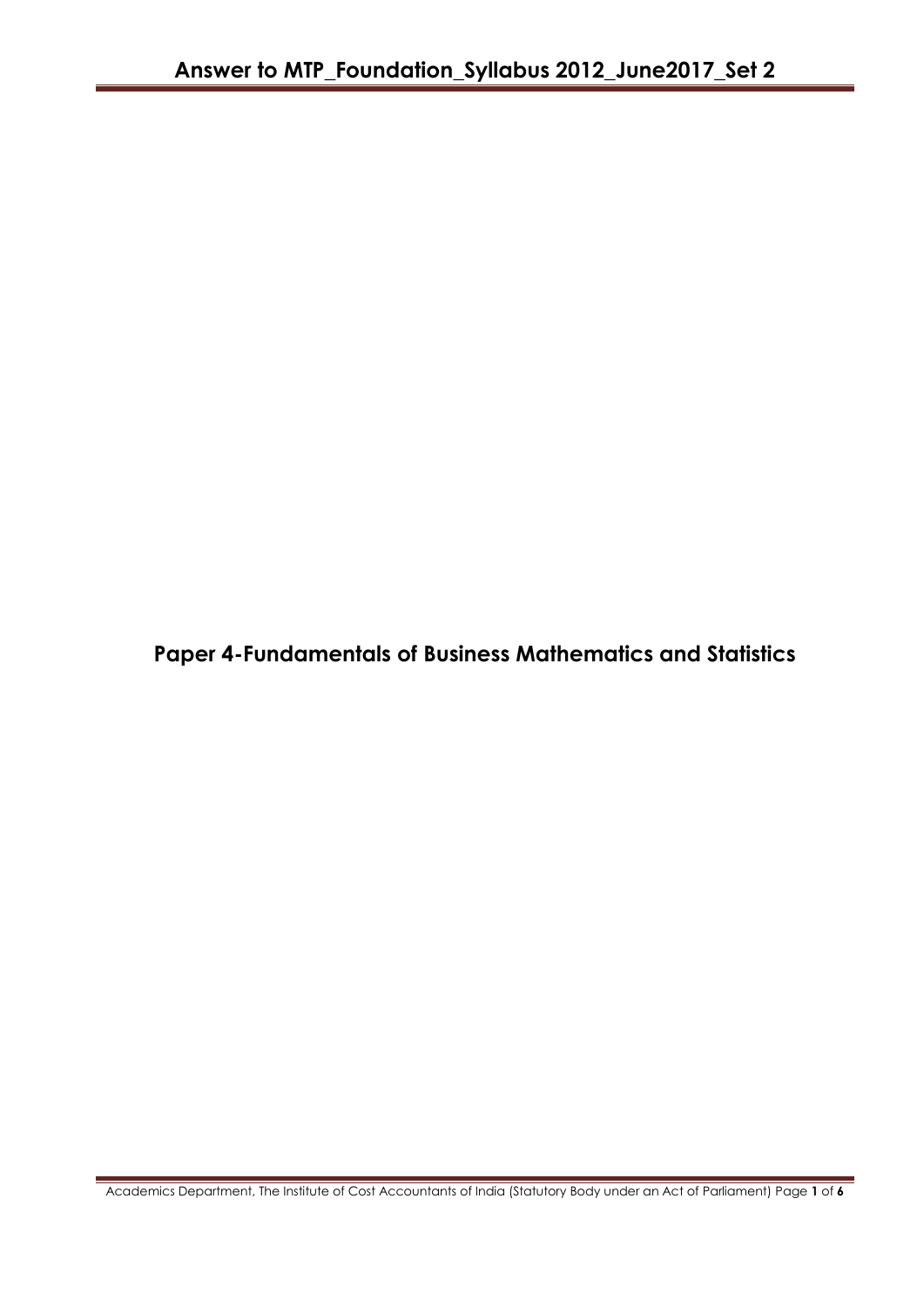## **Paper 4-Fundamentals of Business Mathematics and Statistics**

**Full Marks: 100 Time allowed: 3 Hours**

**Section – A (Fundamentals of Business Mathematics)**

- **I. Answer any two questions. Each question carries 5 marks [2 ×5 = 10]**
- **1. Suppose your mom decides to gift you** `**10,000 every year starting from today for the next five years. You deposit this amount in a bank as and when you receive and get 10% per annum interest rate compounded annually. What is the present value of this annuity?**
- **2. A sum of money invested at C.I payable yearly amounts to** `**10,816 at the end of the second year and to** ` **11,248.64 at the end of the third year. Find the rate of interest and the sum.**
- **3. Solve y + z =**  $x^{-1}$ **, z + x =**  $y^{-1}$ **, x + y =**  $z^{-1}$
- **II. Answer any two questions. Each question carries 3 marks [2 ×3 = 6]**
- **4.** If y = log (x +  $\sqrt{x^2 + a^2}$  ) then find (a<sup>2</sup> + x<sup>2</sup>) y<sub>2</sub> +xy<sub>1</sub>
- **5. What sum of money will produce** ` **28,600 as an interest in 3 years and 3 months at 2.5% p.a. simple interest?**
- **6. Solve**  $(\sqrt{5})^{4x-4} 5^{2x-3} = 20$ .
- **III.** Choose the correct answer  $[5 \times 1 = 5]$
- **7.**  $\left[\log\left(\frac{\alpha^2}{bc}\right)+\log\left(\frac{b^2}{ac}\right)+\log\left(\frac{c^2}{ab}\right)\right]$  is equal to -
	- **(a) 0**
	- **(b) 1**
	- **(c) 2**
	- **(d) abc**
- **8.** The ratio  $\frac{5}{3}$  :  $2\frac{1}{4}$  is -
	- **(a) ratio of lesser inequality**
	- **(b) ratio of greater inequality**
	- **(c) 20 : 9**
	- **(d) 5 : 27**
- **9.**  $f(x) = 2x 1 \times 1$  is continuous at  $x =$ 
	- **(a) 0**
	- **(b) -1**
	- **(c) 2**
	- **(d) None of these**
- 10.  $\frac{1}{\log_a bc + 1} + \frac{1}{\log_b ca + 1} + \frac{1}{\log_c ba + 1}$ **1 1 1 + + log bc+1 log ca+1 log ab+1 is equal to \_\_\_\_\_\_\_ (a) 1**

Academics Department, The Institute of Cost Accountants of India (Statutory Body under an Act of Parliament) Page **2** of **6**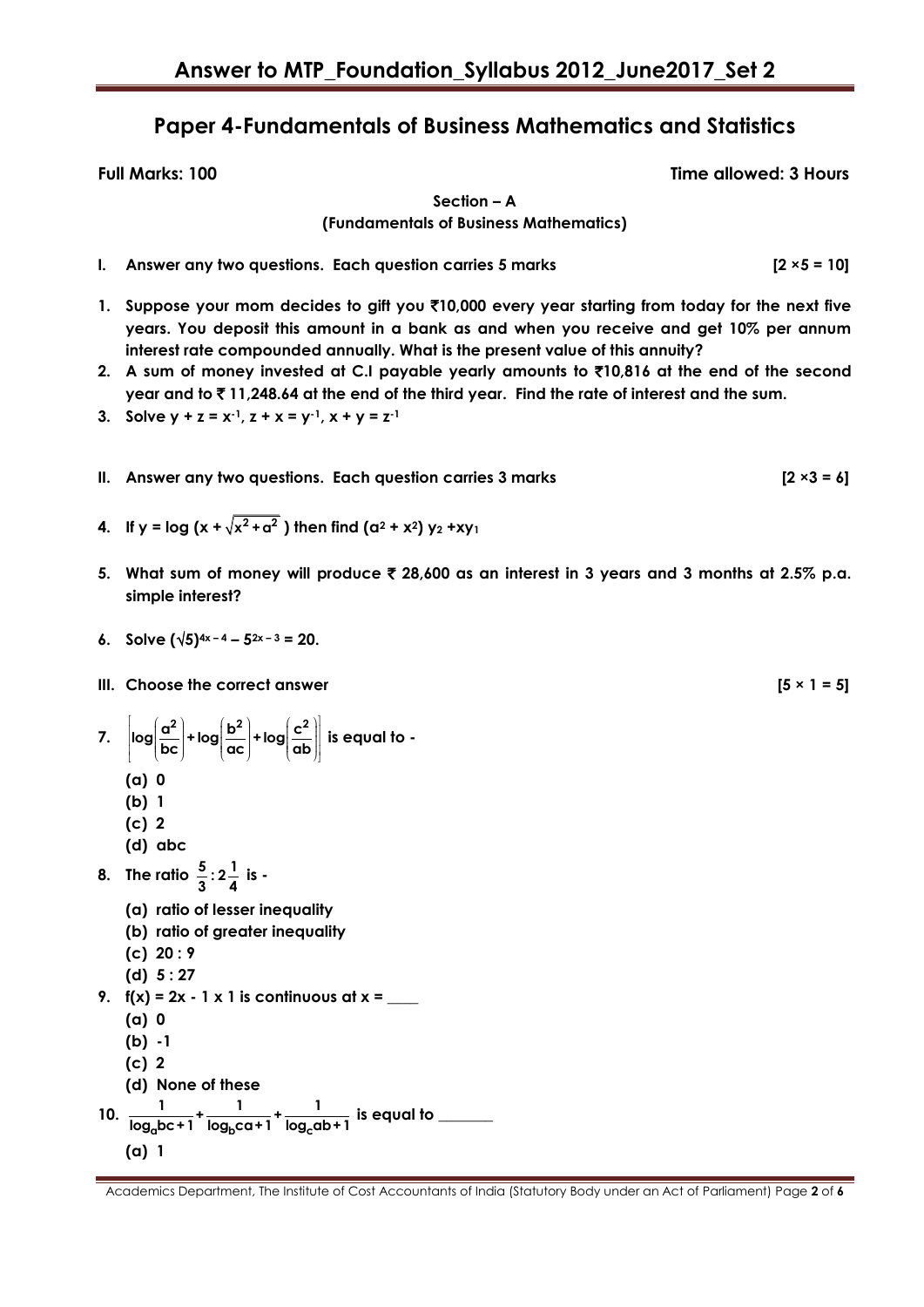|     | (b) 2<br>$(c)$ 3/2<br>(d) None of these<br>11. $\int \frac{dx}{x \log x} =$ —<br>(a) logx<br>(b) $\frac{1}{\log x}$<br>(c) $\frac{1}{\log{(\log{x})}}$<br>$(d)$ log (log x)                                                                                                                                            |   |                      |
|-----|------------------------------------------------------------------------------------------------------------------------------------------------------------------------------------------------------------------------------------------------------------------------------------------------------------------------|---|----------------------|
|     | IV. Fill in the blanks                                                                                                                                                                                                                                                                                                 |   | $[5 \times 1 = 5]$   |
|     |                                                                                                                                                                                                                                                                                                                        |   |                      |
|     | 13. If A and B are two disjoint sets then $x$ (A $u$ B) is equal to ___                                                                                                                                                                                                                                                |   |                      |
|     | 14. If $64^x = 2\sqrt{2}$ then $x =$ _______<br>15. There are 10 points in a plane and among then 4 are collinear. The total number of triangles<br>formed by joining them is ____                                                                                                                                     |   |                      |
|     | 16. $\int$ logx dx = _______                                                                                                                                                                                                                                                                                           |   |                      |
|     | V. State whether the following statements are true or false                                                                                                                                                                                                                                                            |   | $[5 \times 1 = 5]$   |
|     | 17. The fourth proportional of ₹5, ₹3.50, 150gm is 125gms.<br>18. The statement "I am hungry I will eat something" is true or false.<br>19. The statement $\{2\} \in \{2, 3, 5\}$ is true or false.<br>20. The decimal part of the value of logarithm of a number is called mantissa.<br>21. $\int_0^1 e^x dx = e + 1$ |   |                      |
|     | VI. Match the following                                                                                                                                                                                                                                                                                                |   | $[5 \times 1 = 5]$   |
| 22. | If $\frac{A}{3} = \frac{B}{4} = \frac{C}{5}$ then A:B:C =                                                                                                                                                                                                                                                              | A | 4                    |
| 23. |                                                                                                                                                                                                                                                                                                                        | B | $log_e(\frac{3}{2})$ |

Academics Department, The Institute of Cost Accountants of India (Statutory Body under an Act of Parliament) Page **3** of **6**

**24. If (n + 1) ! = 20 (n – 1) ! then n = \_\_\_\_\_ C**

**25.**

**26.**

 $\lim_{x\to 0} \frac{3^x \cdot 2^x}{x}$ 

If  $A = \begin{pmatrix} x-2 & 4 \\ 3 & 5 \end{pmatrix}$ **x-2 4**

**and A = B then** *x* **= \_\_\_\_**

**x = \_\_\_\_\_\_\_\_**

 $\begin{bmatrix} -2 & 4 \\ 3 & 5 \end{bmatrix}$  and B =  $\begin{bmatrix} -1 & 4 \\ 3 & 5 \end{bmatrix}$ 

**-1 4 3 5**

**1 10**

**D 1**

**E 3 : 4 : 5**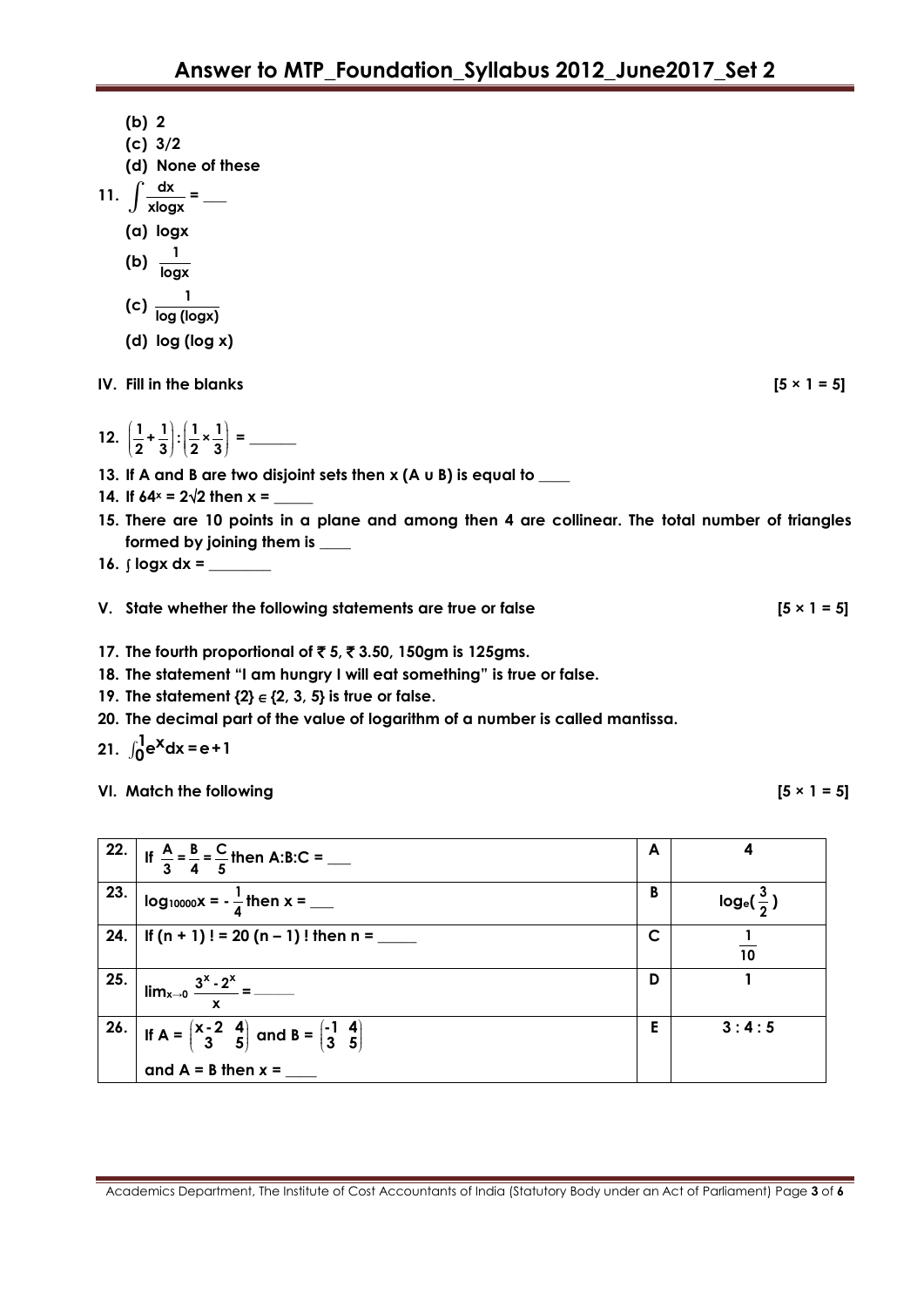**VII. Answer the following in one (or) two steps [4 ×1 = 4]** 

- **27.** Construct the truth table for  $p \Leftrightarrow q$ .
- **28. Two positive integers are such that the sum of first and twice the second is atmost 8 and their difference is atmost 2. Draw the graph of solution set.**
- **29. Find A2 x 3 when aij = i + 2j**
- **30. The average cost function (AC) for certain commodity is AC = 2x – 1 + 50**  $\frac{30}{x}$  in terms of output x.

**Find the Marginal Cost.**

## **Section – B**

## **(Fundamentals of Business Statistics)**

- **VIII. Answer any Nine questions of the following. Each question carries 2 marks [9 × 2 = 18]**
- **1. If the median of 5, 9, 11, 3, 4, x, 8 is 6, the value of x is equal to** 
	- **(a) 6**
	- **(b) 5**
	- **(c) 4**
	- **(d) 3**
- **2. The mean height of 8 students is 152 cm. Two more students of heights 143 cm and 156 cm join the group. New mean height is equal to**
	- **(a) 153**
	- **(b) 152.5**
	- **(c) 151.5**
	- **(d) 151**
- **3. What is the HM of 1, ½, 1/3, …. 1/n?**
	- **(a) n**
	- **(b) 2n**
	- (c)  $\frac{2}{\epsilon}$
	- **(n+1) (d) n(n+1)**
	- **2**
- **4. The variables x and y are related by 5x+6y=70 and median of x is 8. What is the median of y?**
	- **(a) 4**
	- **(b) 4.5**
	- **(c) 6 (d) 5**
- **5. If x and y are related by x-y-10=0 and mode of x is known to be 23, then the mode of y is**
	- **(a) 20**
	- **(b) 13**
	- **(c) 3**
	- **(d) 23**
- **6. If x and y are related as 4x + 3y + 11 = 0 and mean deviation of x is 2.70. What is mean deviation of y?**
	- **(a) 7.20**
	- **(b) 14.40**
	- **(c) 3.60**
	- **(d) None of these**

Academics Department, The Institute of Cost Accountants of India (Statutory Body under an Act of Parliament) Page **4** of **6**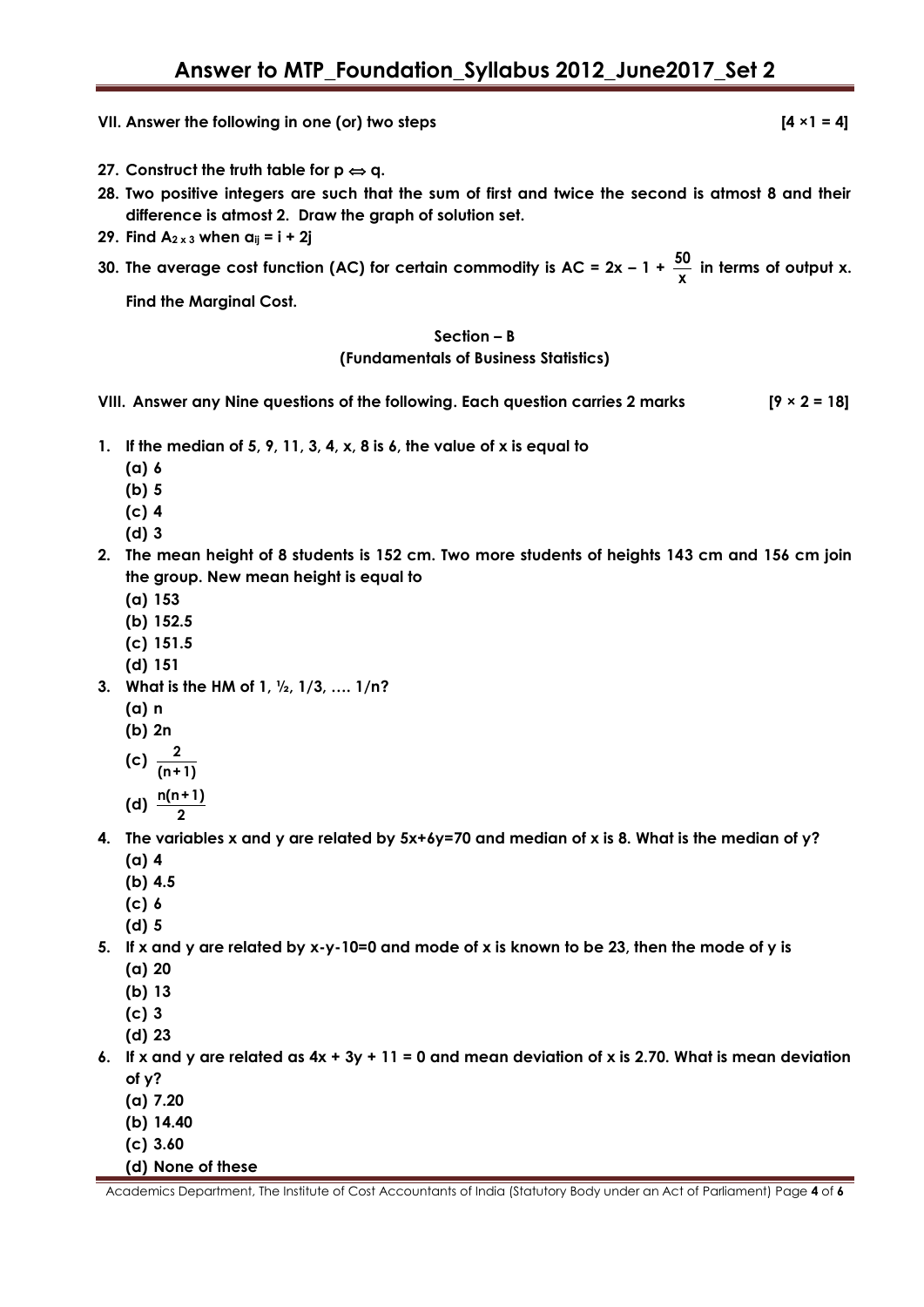**7. The number of accidents for seven days in a locality are given below:**

| 19 22 |              |  |     |  |  |
|-------|--------------|--|-----|--|--|
|       | Frequency 15 |  | -31 |  |  |

**What is the number of cases when 3 or less accident occurred?**

- **(a) 56**
- **(b) 6**
- **(c) 68**
- **(d) 87**
- **8. The value of correlation coefficient lies between**
	- **(a) -1 and +1**
	- **(b) -1 and 0**
	- **(c) 0 and 1**
	- **(d) None**
- **9. If the coefficient of correlation between two variables is -0.2, then the coefficient of determination is**
	- **(a) 0.4**
	- **(b) 0.02**
	- **(c) 0.04**
	- **(d) 0.16**
- **10. A, B and C are three mutually exclusive and exhaustive events such that P(A)=2 P(B) = 3 P(C). What is P (B)?**
	- **(a) 6/11**
	- **(b) 6/22**
	- **(c) 1/6**
	- **(d) 1/3**
- **11. If a card is drawn at random form a pack of 52 cards, what is the chance of getting a Spade or an ace?**
	- **(a) 4/13**
	- **(b) 5/13**
	- **(c) 0.25**
	- **(d) 0.20**
- **12. Two dice are thrown together. The probability that "the event the difference of nos. shown is 2" is (a) 2/9**
	- **(b) 5/9**
	- **(c) 4/9**
	- **(d) 7/9**

**IX. Answer any nine questions of the following. Each question carries 2 marks [9 × 2 = 18]**

- **1. For a moderately skewed distribution, arithmetic mean = 160, mode = 157 and standard deviation = 50, Find Karl Pearson coefficient of Skewness.**
- **2. If the first quartile is 104 and quartile deviation is 18. Find the third quartile.**
- **3. A dice is rolled. What is the probability that a number 1 or 6 may appear on the upper face?**
- **4. An aeroplane covers the four sides of a square at varying speeds of 500, 1000, 1500, 2000 km per hour respectively. What in the average speed of the plane around the square.**
- **5. In a Moderately Asymmetrical Distribution. Compute M.D. and Q.D. Given S.D. = 50**
- **6. Calculate S.D. for first 10 natural nos.**

Academics Department, The Institute of Cost Accountants of India (Statutory Body under an Act of Parliament) Page **5** of **6**